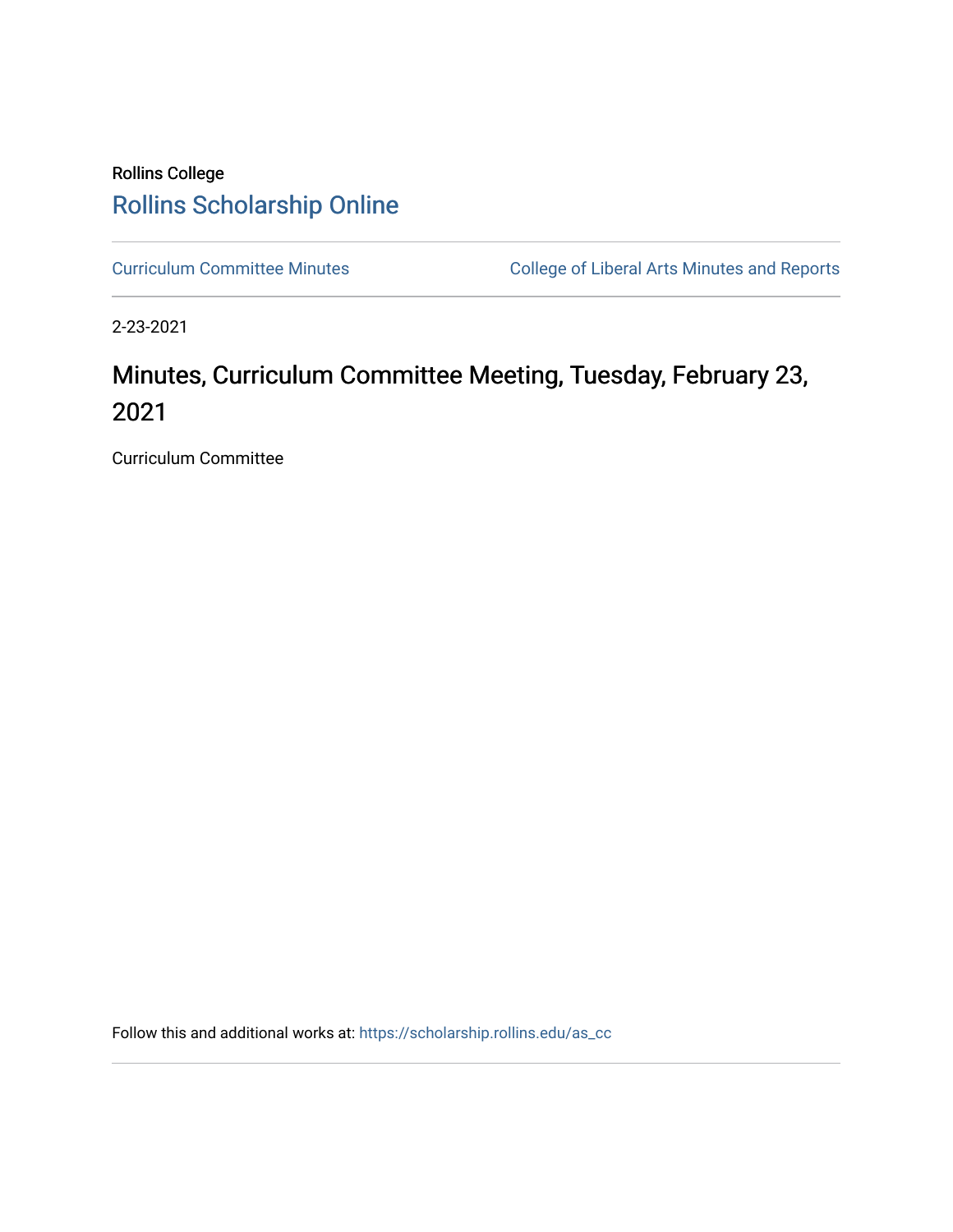# **Curriculum Committee Meeting Agenda Date: February 23, 2021**

# **Location: WebEx room** <https://rollins.webex.com/meet/mvidovic>

 $\boxtimes$  Martina Vidovic (Chair)  $\boxtimes$  Valerie Summet  $\boxtimes$  Brendaliz Santiago-Narvaez (secretary)  $\boxtimes$  Mark Heileman  $\boxtimes$  Caitlin Mohr Gloria Cook  $\boxtimes$  Jana Mathews  $\boxtimes$  Brian Mosby  $\boxtimes$  Sarah Parsloe  $\boxtimes$  Rochelle Elva  $\boxtimes$  Kyle Bennett

#### **Voting members: Non-voting members: Guests:**

- $\boxtimes$  Ashley Kistler  $\boxtimes$  Stephanie Henning Rob Sanders Cameron Peterson Zoe Pearson  $\boxtimes$  Senal Hewage
- $\boxtimes$  Mae Fitchett  $\boxtimes$  Toni Holbrook  $\Box$  Tiffany Griffin  $\Box$  Steve Booker Gabriel Barreneche  $\boxtimes$  Marianne DiQuattro  $\boxtimes$  Nancy Niles  $\boxtimes$  Ben Hudson
- Vidhu Aggarwal

# **Agenda**

# **1. Approve minutes from the February 9, 2021 meeting**

*a.* Approval of meeting minutes by raising of hands- *Minutes passed.*

# **2. Sub-committee reports**

- a. New course-*Brian-* Nothing to report. Just the usual approvals.
- b. Academic Appeals *Valerie* Nothing to report, just standard appeals.
- c. EC report – *Martina-* Approved changes to calendar. Grant wants an alternative calendar to account for possible changes due to COVID next year.
- d. Registration- *Gloria-* We met Feb 12th regarding questions from SGA on transfer credit policy, tied to Rollins current policy. It is posted to the college website. Transfer credit is owned by faculty and Department. Undergraduate transfer policy and practices are clearly articulated in the registrars website. There is staff in office devoted to handling transfer students. We made a suggestion, we need a FAQ for transfer students. Stephanie will take this suggestion forward to across campus team. It was fruitful meeting with SGA. *Kyle commented*- We thought it was a more of a marketing problem, you addressed it.
- e. SGA *Kyle-* I'm doing an Instagram take over. I will ask if you are willing to turn your cameras on at the end of the meeting ☺**.**

# **3. Old business**

- a. Health Services Management Nancy Niles
	- i. *Martina* We had three requests. We think you addressed it. I sent to everyone the summary of the proposed curricular changes addressing all of our concerns. Any other questions for Nancy? No questions.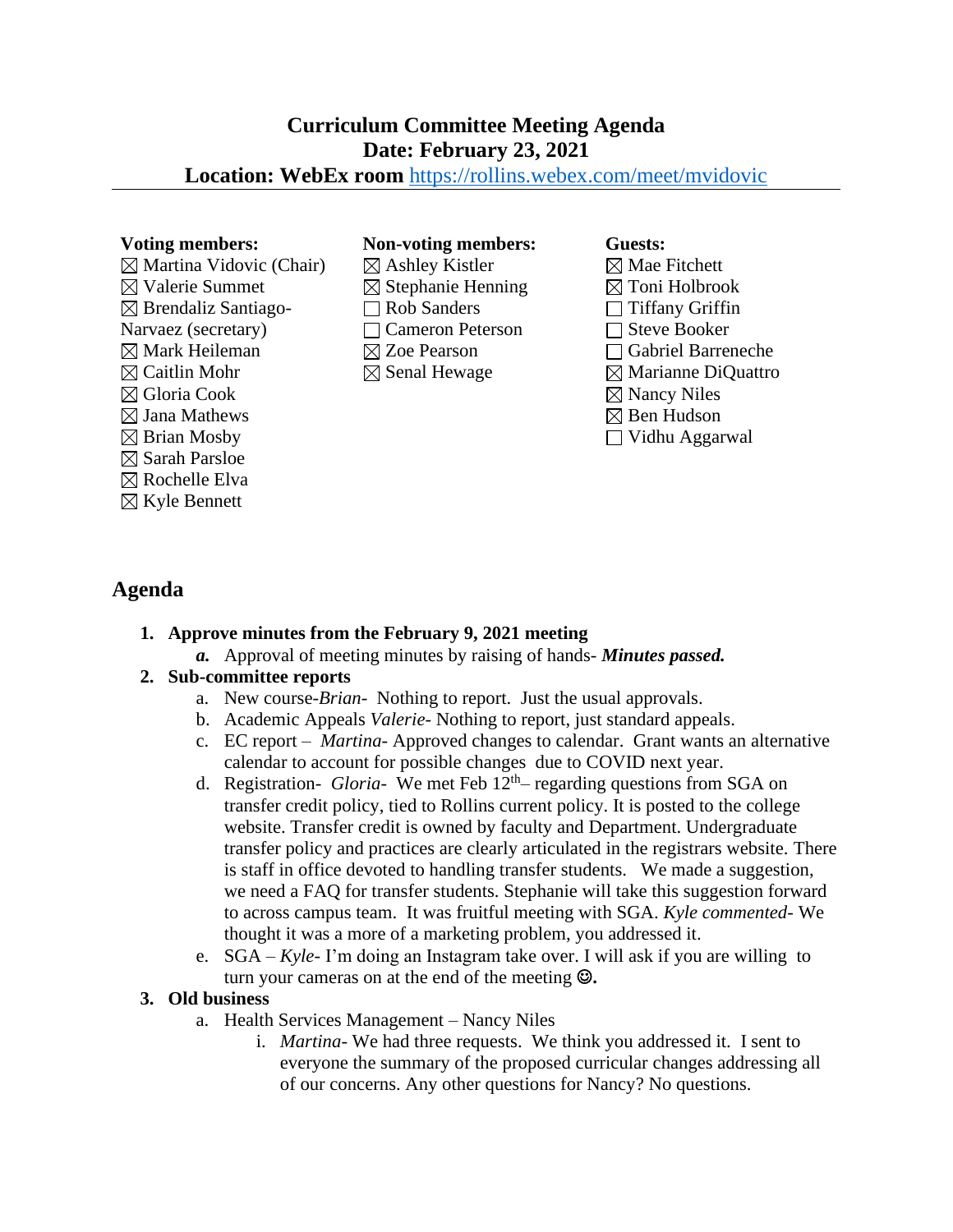- ii. *Martina-* Let's vote on changes- Gloria making a motion, Caitlin second-In favor raising hands- *HSM proposal passed*.
- b. English Major Vidhu Aggarwal, Ben Hudson
	- i. *Martina* There were two concerns One was IB policy and ENG145 regarding how it factors into curriculum.
	- ii. *Ben* I took the concerns about the curriculum back to the Department. We agreed that we will accept all W courses to prevent any discrimination due to having two tier courses. We also agreed about IB credit which we did accept as part of the major.
	- iii. *Martina* Any in favor? Jana- Motion to approve; Sarah -Second; In favor- by raising of hands. *English major changes approved*.

#### **4. New business**

- a. Theater/Dance curriculum change Marianne DiQuattro
	- *i. Marianne-* We submitted a few different major changes. The first is on just rationalizing the numbering and progress of the major. There are 5 subcategories students choose. There have issues with advising as students are taking courses out of order etc… There will not be issues in staffing or credit load for students. We would like to change a core course a 200 level course into a 400- level capstone course titling it performance and critique of dramatic literature. This course is focused on application and integration. It will be taken at the senior level. We put in a new course proposal. Any questions about this proposed change?
	- *ii.* Second change- We discovered performance emphasis in major was carrying too few credits compared to other courses and now changed it to a 4 credit course*.* All emphases are 56 credit bearing.
	- *iii. Martina-* In the past it counted as two credit even if contact hours were more like 4 credits?
	- *iv. Marianne-* Yes.
	- *v. Martina*-How many capstone courses do you offer per year?
	- vi. *Marianne-* We teach them as directed independent studies because there aren't enough .
	- vii. *Marianne*-The question leads to the third change*-* Instead of just showing up as directed independent studies it would be for example: "*227 Assistant directing, 327- Associate directing , 427- Directing /Capstone*".
	- viii. *Gloria* You have all these tracks, you have tech and directing. What does the transcript look like? I see the rationale but I do not know how transcript proves it and supports it.
		- ix. *Marianne-* Students have to produce a certain amount of work. Each course proposal standardizes expectations across courses in the department. Students do not understand this is a course the way it is currently set with the independent studies. The new course proposals have a model syllabus with it. Expectations are outlined. There are entirely new courses. We want to solve conflict.
		- x. *Gloria-* I'm not understanding, it's probably a question directed to Toni. I'm not sure how that works?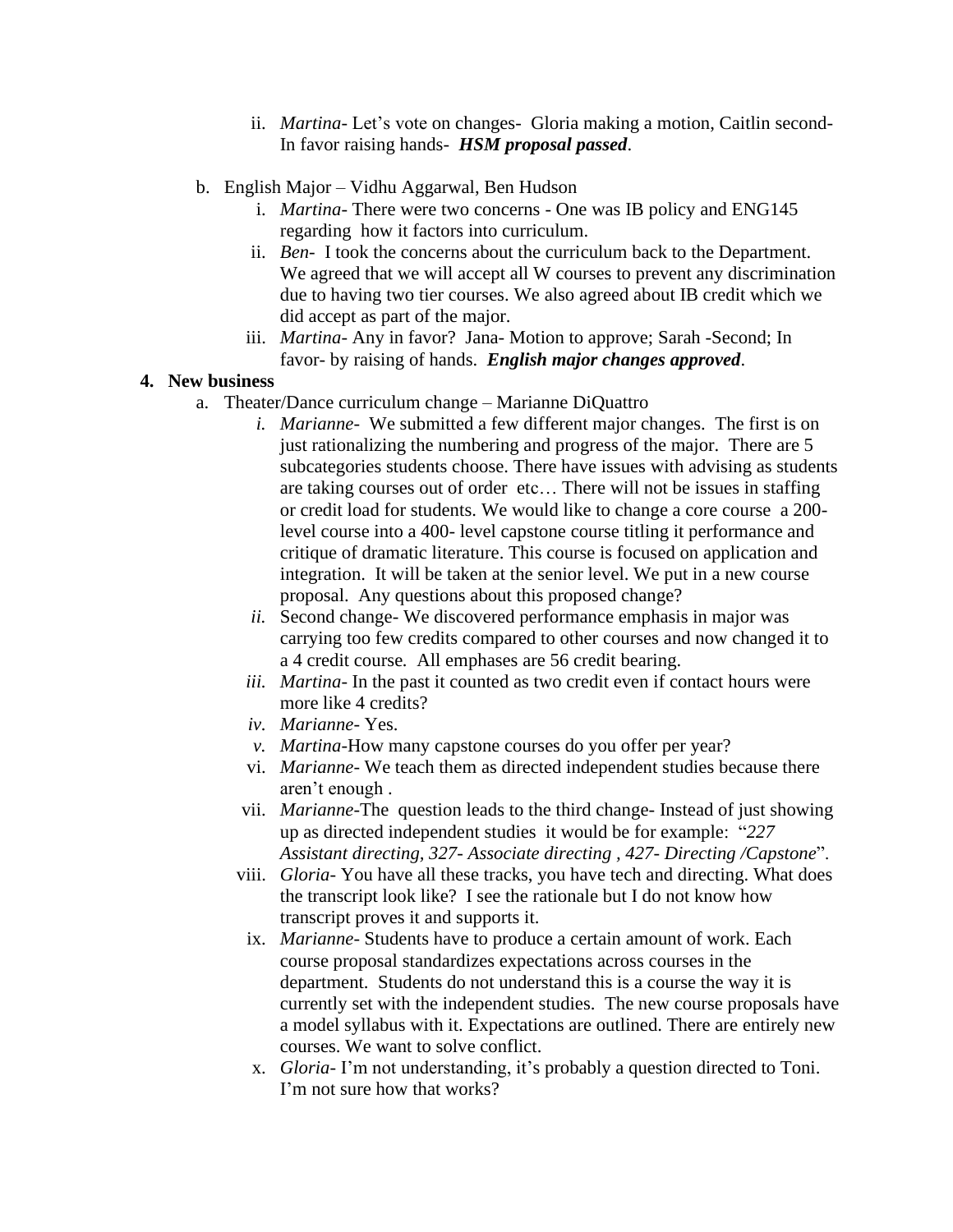- xi. *Marianne-* Working with the Annie Russell is conceived as co-curricular. They receive academic credit all along for these positions.
- xii. *Toni –* Historically they have gotten credit as it is co-curricular. I don't think there is a transcript issue. You will see production.
- xiii. *Marianne* Their resume will reflect this but the letters of recommendation will speak the loudest. Gloria these are electives, they are not requirements within the major. In order to have a capstone experience some students will take these. We want the same expectations across the board.
- xiv. *Toni* What were the production courses that were numbered at 400-level and are shifted to 100-level. You did not move them to 100-level courses.
- xv. *Marianne* It was an oversight. Yes I'll fix it. I changed it because they do not have any requisites, they are really introductory experiences.
- xvi. *Jana* What you presented makes perfect sense. I want to put a pin in this conversation.. we have majors on campus that are inherently performance based with a required experiential aspect. As our college becomes more geared towards interdisciplinary experiential, experimental learning we should consider circling back to EC regarding what kind of experiences could and should count for credit. We want to make sure we have a clear understanding campus – wide before we move forward. Maybe next year's committee to tackle that.
- xvii. *Marianne* Other changes reconceptualized courses. Changes in numbers that reflect the progress within the major. This will help RCC advisors, help better locate students into introductory level courses.
- xviii. *Martina* Any other questions for Marianne?
- xix. *Marianne* I agree with Jana that these credits can get out of hand, but students do have to be choosy about their credits because many of them have bright futures. They need to pick and choose.
- xx. *Martina* There is no limit that how many credits they can get on these?
- xxi. *Marianne* No. I would there to be, but we do not limit them.
- xxii. *Caitlin*  I'm curious who teaches introduction to musical theatre performance course? It looks like a music course to me.
- xxiii. *Marianne* This course is addressed in point 7. It is title change. The music dept did not like the other title. The point is to introduce musical theatre to students with no experience in reading music sheets, acting and movement. This course is taught below the level of what is taught in Music. It is taught by Missy Barnes.
- xxiv. *Caitlin* I understand it is more remedial. But we do start Theory 1 at that level. I am personally uncomfortable with it being in theatre. I feel it is something to look at.
- xxv. *Marianne* I have no idea how to pursue this when there are conflicts.
- xxvi. *Stephanie* The major has a musical theatre track.
- xxvii. *Toni* Anyone teaching within a given prefix must have at least 18 graduate semester hours in the content of the course. The person will have an appropriate terminal degree or equivalent semester hours. We need to look at the credentials of whomever is teaching.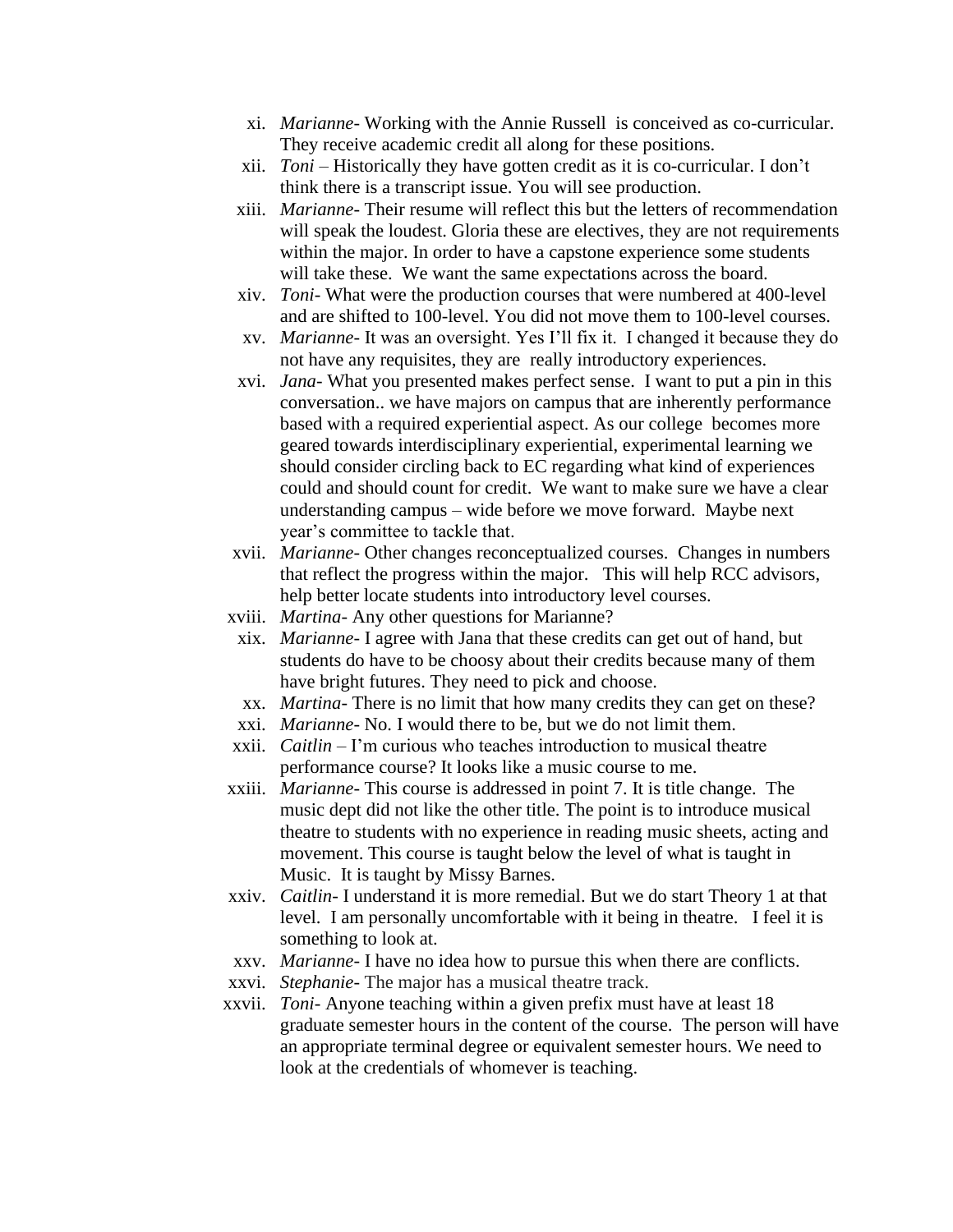- xxviii. *Jana(chat)* I wonder if Music and Theater should have an offline conversation about this course.
	- xxix. *Ashley (chat)-* I agree with Jana. I'd be happy to take part in that conversation. Missy has already been teaching this class? Am I correct? I'm assuming it has already been approved.
	- xxx. *Marianne-* Yes we would need to have this conversation elsewhere.
- xxxi. *Ashley-* She was hired to teach these course, therefore I'm confident she meets the qualifications to teach the course. Regarding Caitlin's concern, it is worth having this conversation with music and theatre. We'll touch base outside this meeting and will continue to talk about it.
- xxxii. *Martina-* Unless Gloria and Caitlin have an objection?
- xxxiii. *Caitlin( chat)-* I don't mean to specifically target Missy. I'm just more interested in collaboration between departments as we already do with MUA101/MUA102.
- xxxiv. *Gloria-* We need to work it out between department as Ashley said.
- xxxv. *Martina-* This will get tabbed until this issue is discussed.
- b. Double counting Major/Minor Ashley Kistler
	- i. *Ashley* -First issue- A student is a International Relations, International Business Double Major with a Minor in Economics – Wanted to use several ECON classes towards different majors. Main concern you cannot double count that many classes. I do not remember how we have applied this in the past.
	- ii. *Mae* A course in smaller major or minor program can count to another program. I have never seen someone use 5 or 6 from a smaller program.
	- iii. *Ashley* (chat)- Double Counting of Classes for Majors and Minors. If students are enrolled in more than one major or minor, they may double count no more than half the number of courses in the smaller program. If the smaller program requires an odd number of courses, the student may round up. No course may be counted for more than two programs.
	- iv. *Ashley-* The question is do we want to limit that, or do we want to make exceptions for double majors/ minors. I don't know what the answer is…. I want to make sure that the catalog language is fair and equitable.
	- v. *Valerie-* This is never going to go away, we always have that with minor proposals, as they are built out of old curses. I go with Mae, if they can do an entire minor from courses from other two majors, what is the minor adding beyond the two majors? This will also be a high achieving student problem.
	- vi. *Ashley-* I agree with you in principle but if you did the coursework, do you not have the experience?
	- vii. *Kyle-* I am a double major. When planning I lead towards Mae's interpretation, but in theory and principle we should lean towards one of Kistler's interpretations. Under normal coursework they would have those credentials, why can it not count ?
	- viii. *Ashley (chat)-* Again, I'm not advocating a position. I'm posing the question. Just want that to be clear for the record.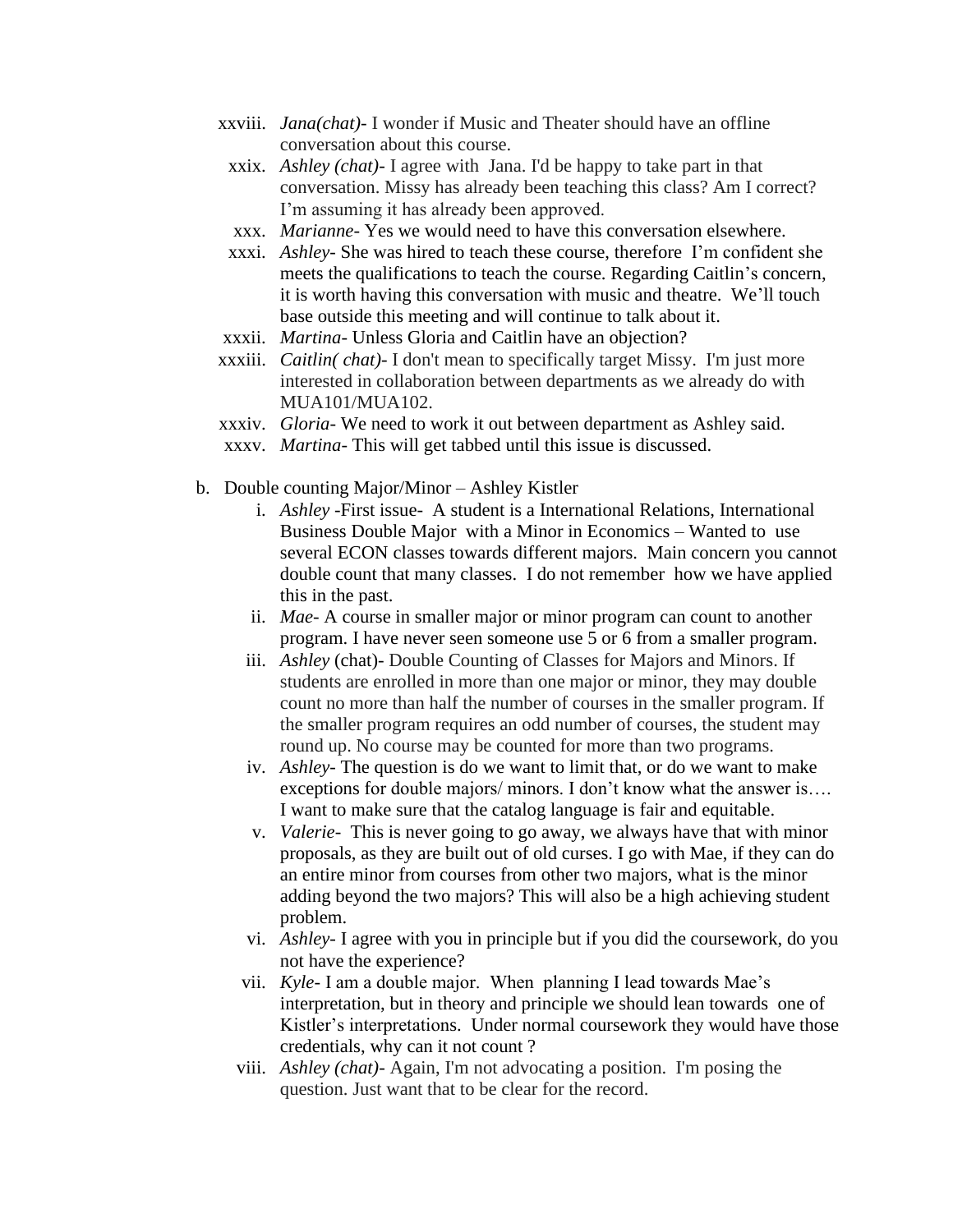- ix. *Zoe (chat)-* I agree Kyle, if the issue is that too many students are double counting, maybe we should consider whether the overlap across majors and minors are too great.
- x. *Jana* The size of majors…. it is worth thinking about packaging and bundling, make them a natural bundle, how widespread is it? What does it do to staffing concerns? This gives the impression they have achieved 3 degrees when they really have achieved 2.
- xi. *Ashley-* How often this happens? Usually with Interdisciplinary majors…. We see it happening when they are in interdisciplinary major usually. The question is should it be permissible or not?
- xii. *Gloria-* We should think about self- designing a major. Where students critically think about their coursework. It is not just about a bunch of courses double counting.
- xiii. *Zoe-* I like the idea of giving students recognition of minor , students did the same amount of work. Like Dr. Cooks proposal creates a happy medium where students can think critically about their pieces of their degree and combine the majors and minors into one degree. I think it would be a good way for student thinking about doing these things.
- xiv. *Jana (chat)-* Zoe and Kyle agree.
- xv. *Stephanie-* What is the value of a minor on the transcript? There are ways of demonstrating that instead of just having that in the transcript. It is important to think about the value of minors. I think about the history of this policy…..
- xvi. *Sarah ( chat)-* In relation to Kyle & Zoe's point, perhaps there is a need to better promote the Social Innovation major, which is inherently interdisciplinary and self-directed.
- xvii. *Ashley (chat)-* I think we could say that about all interdisciplinary majors/minors.
- xviii. *Ashley-* The question then is does catalog language need clarification?
- xix. *Martina* You said appeals committee would deal with this (regarding the student)?
- xx. *Ashley* They will. We can discuss it here or just let appeals committee deal with this.
- xxi. *Jana (chat)* We need modification.
- xxii. *Stephanie (chat*)- I would be in favor of adding clarifying language.
- xxiii. *Martina-* How many of these combinations will pop-up moving forward? Maybe Valerie you know as you are in appeals.
- xxiv. *Jana-* There may be a catalog ambiguity. This is beyond the scope of this committee.
- xxv. *Zoe (chat)-* I think changing the language is a Band-Aid solution for the bigger issues that we discussed today. I'm ambivalent about changing the language, but I do think this conversation needs to be continued in the future.
- xxvi. *Ashley –* Curricular optimization committee is discussing this. The student we are discussing will go to the appeals committee. We may want to wait for curricular optimization task force.